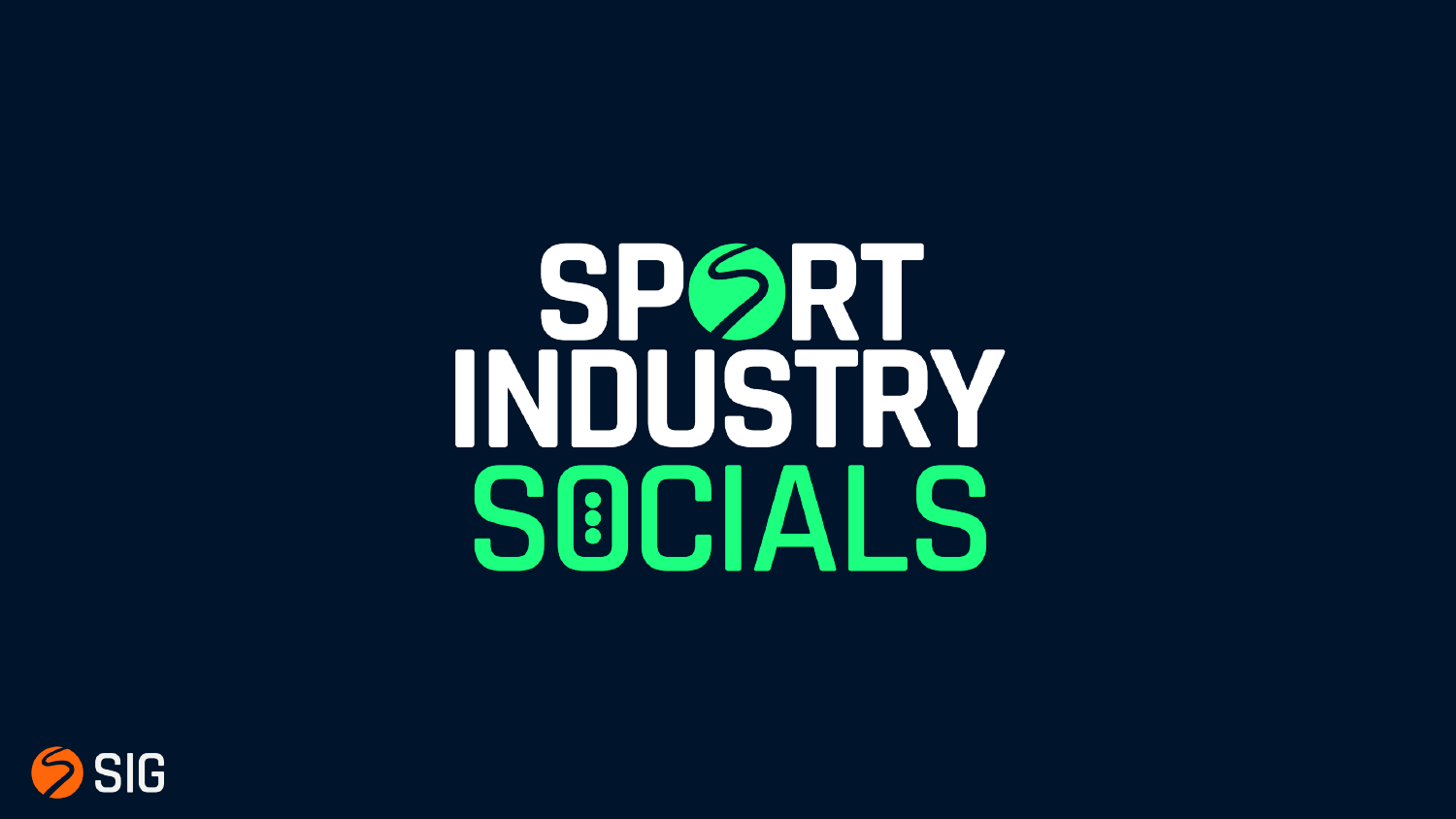

# SPORT<br>INDUSTRY<br>SOCIALS

Sport Industry Socials is an exciting new series of informal networking opportunities happening throughout 2022.

Each event will focus on trending topics and is ideal for anyone who wants to expand their knowledge and network at the same time.

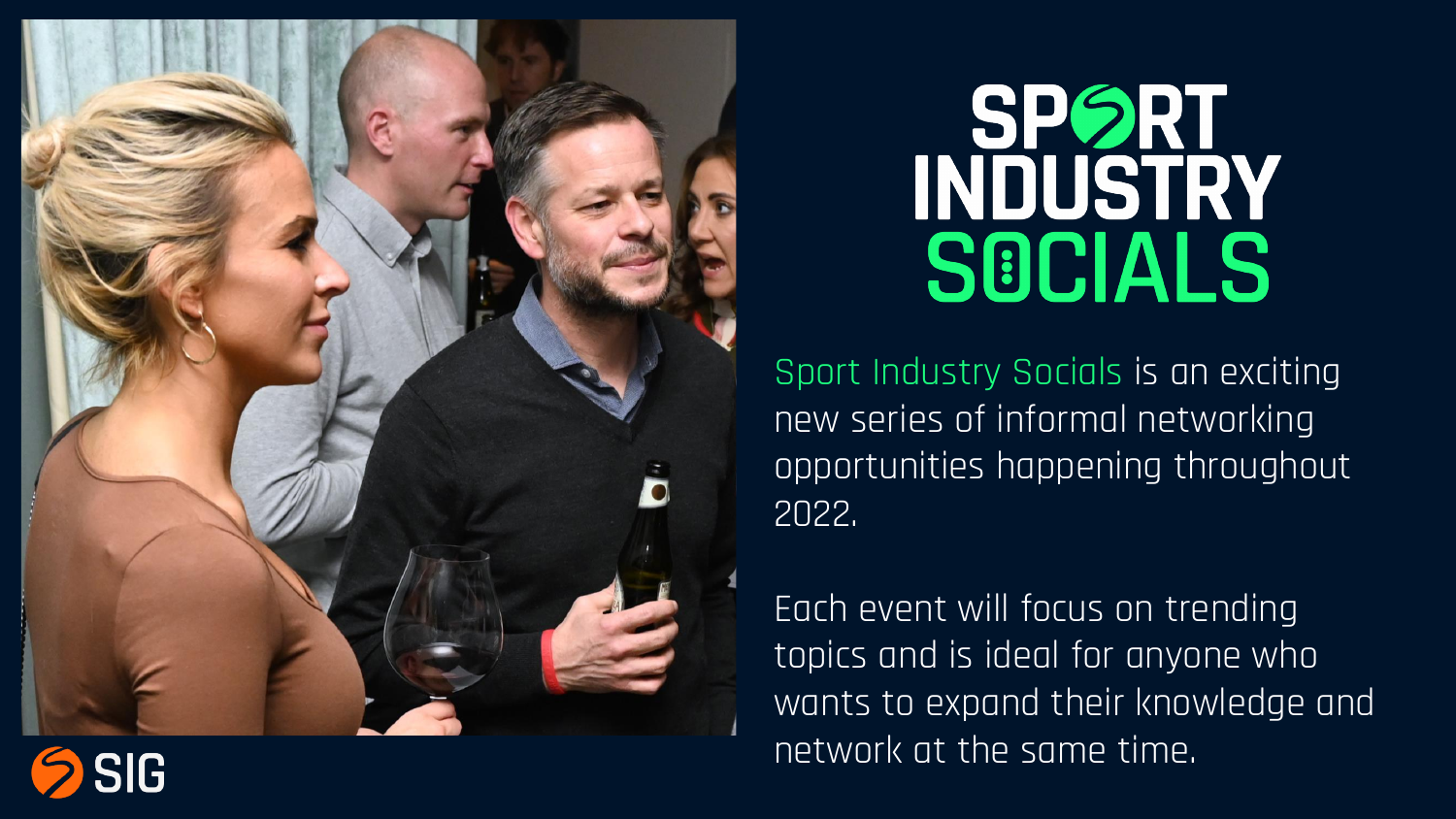



# SPORT SOCIALS

The first Sport Industry Socials event 'Finding A Fanbase' will take place at The HKX Building in Pancras Square on Thursday 7th July.

**4pm** – Arrival and drinks reception **5pm** – Interactive discussion **6pm** – Drinks on the terrace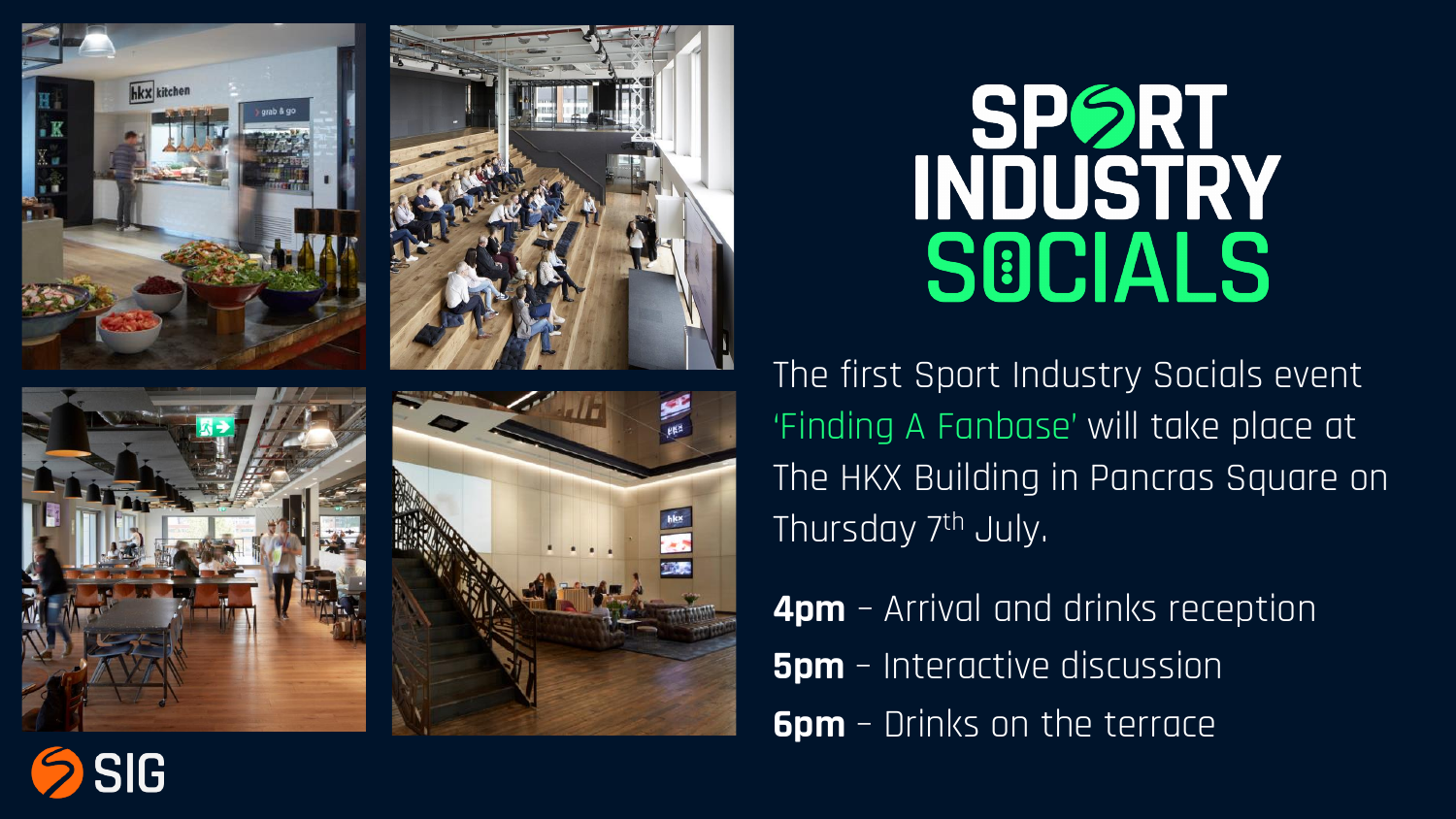#### **Finding A Fanbase**

7<sup>th</sup> July – Havas Village

In the first Sport Industry Socials event of the year, leading figures representing sports on different stages of their journeys – emerging, established and traditional - discuss the challenges of finding and retaining fans in a crowded marketplace.

From emerging sports such as the eSkootr Championship, which made its debut in 2022, to cricket, which dates back to the 16<sup>th</sup> century, we explore the obstacles and opportunities of earning eyeballs in a digital age.

Interactivity is encouraged in this session and our host will regularly turn to the audience to steer the discussion. All invitees will be able to submit questions ahead of time with no topic off the table.

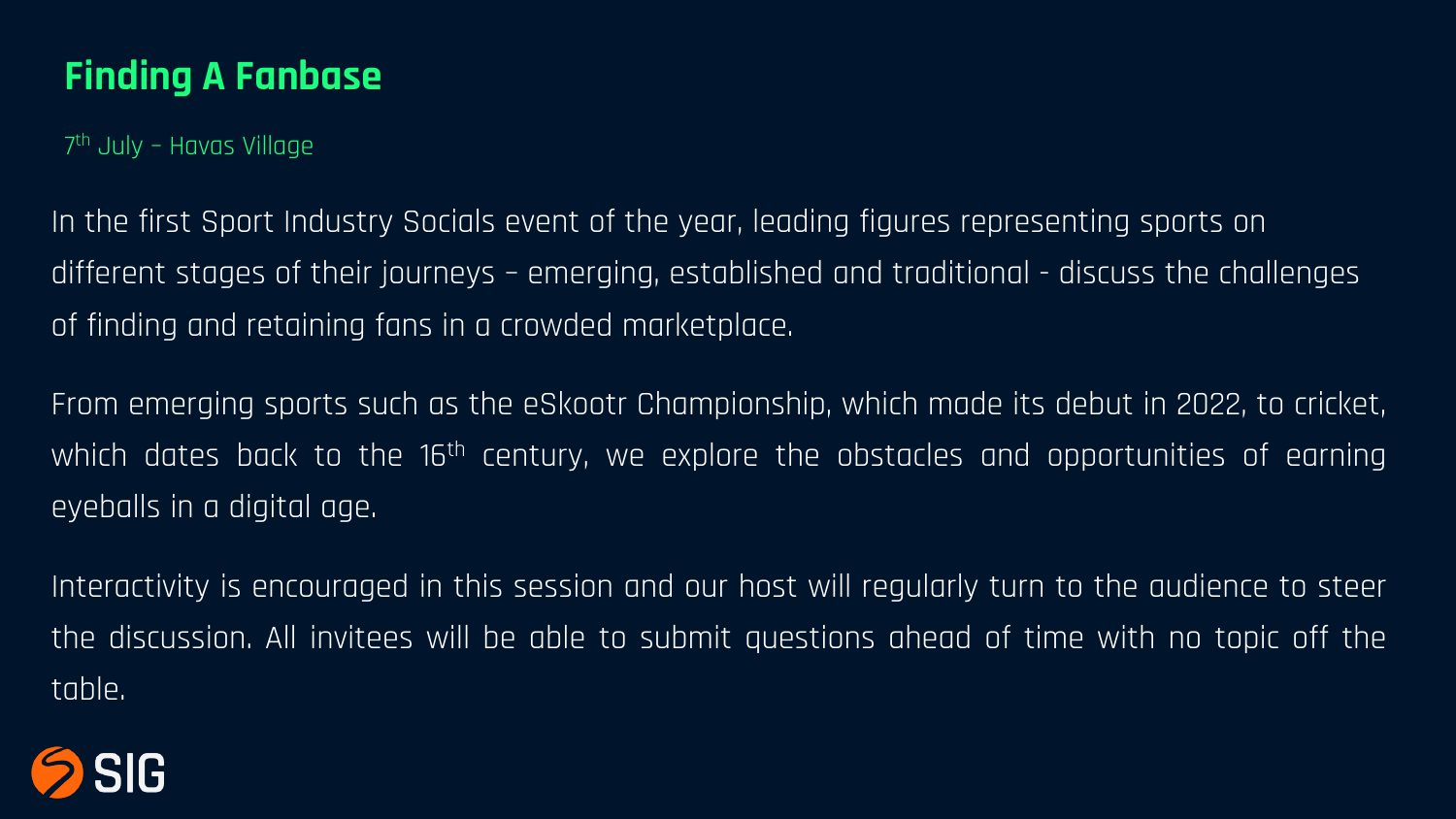#### **Finding A Fanbase**

Rightsholders



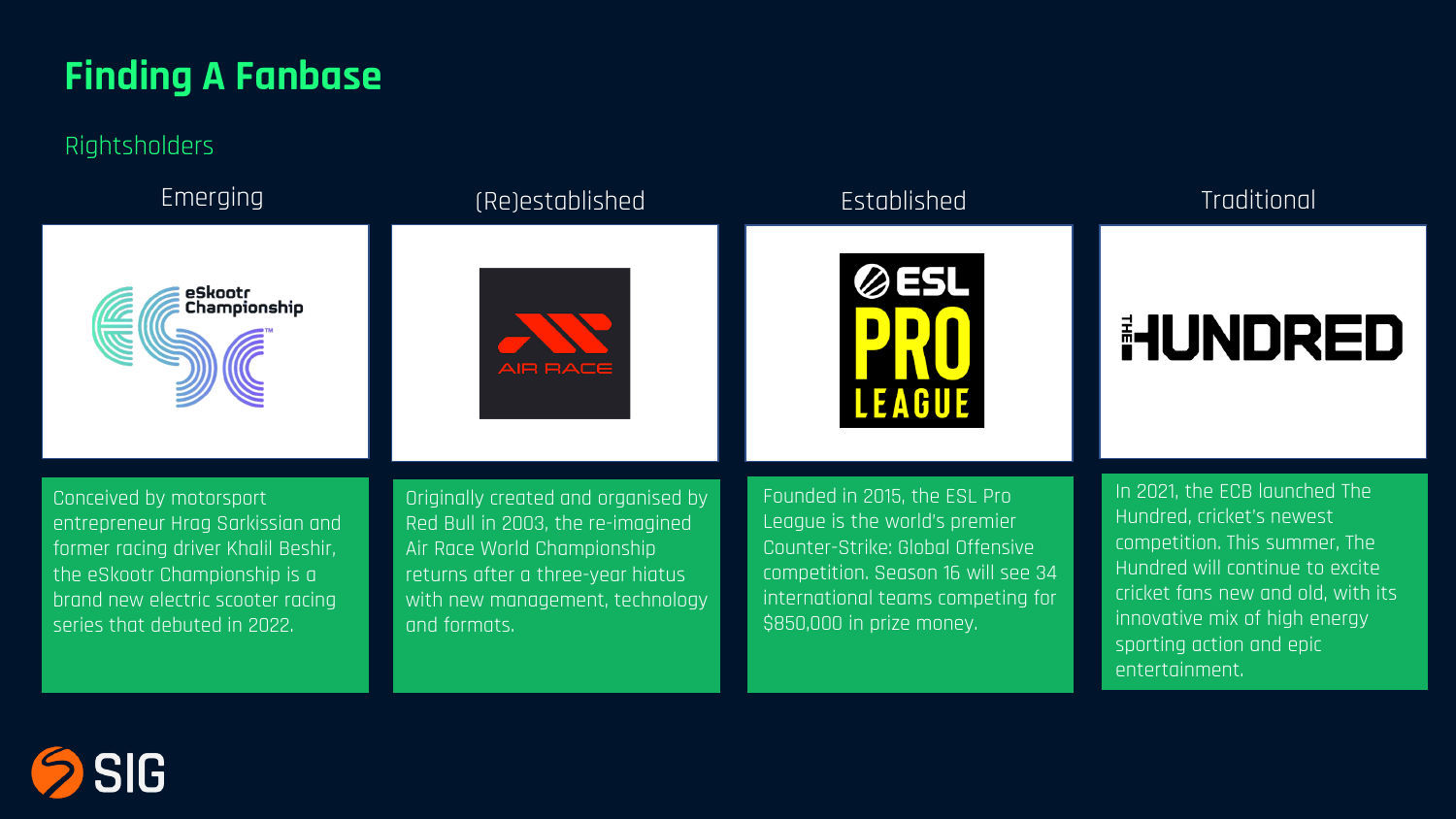#### **Finding A Fanbase**